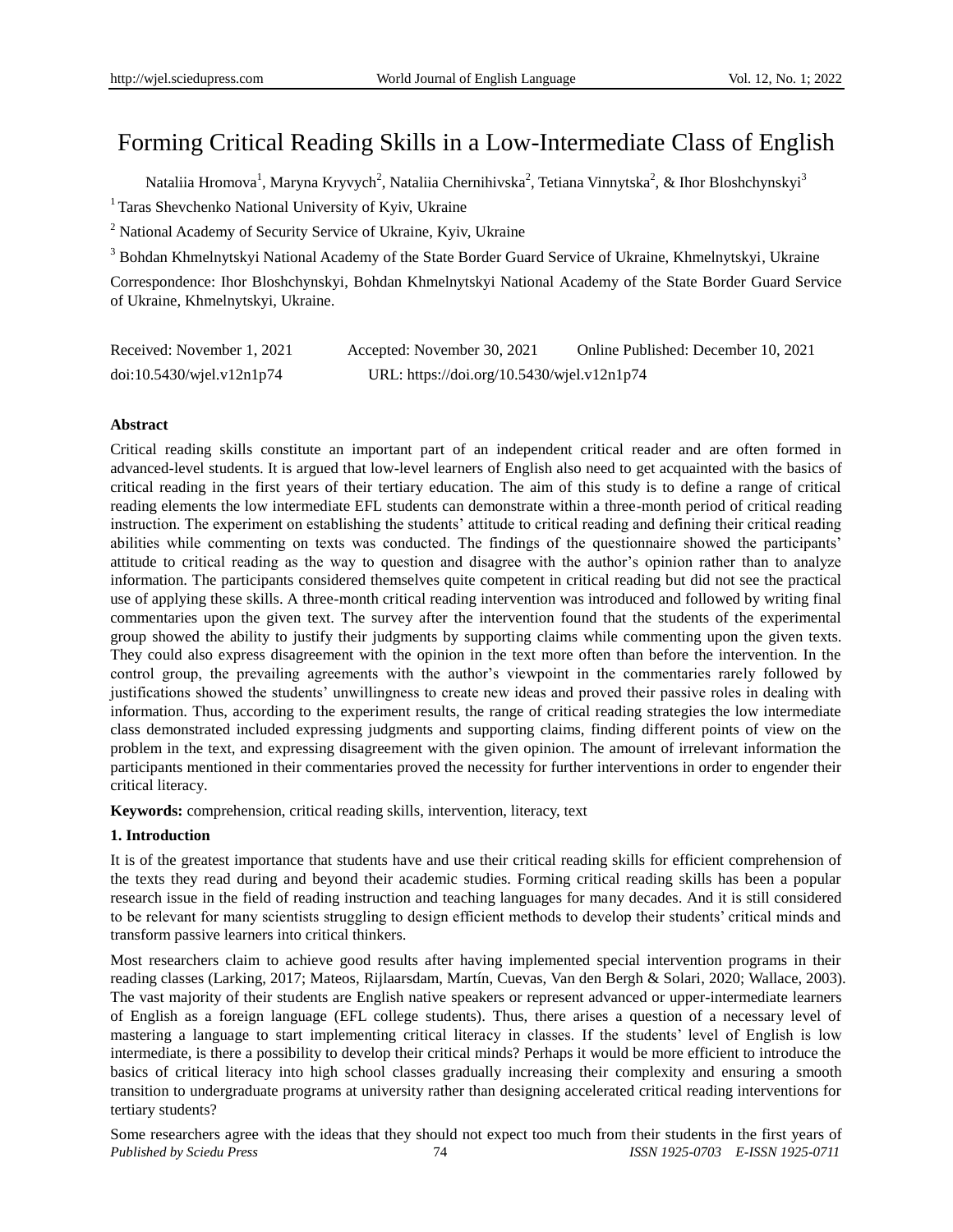teaching critical reading as it takes quite a long time to overcome students" conformity and unwillingness to question the given ideas and constructing the new ones. Thus, there appears a huge gap between teachers" expectations and their students" abilities (Bosley, 2008; Bury, 2011; Dubicki, 2013). Thinking outside the box requires independence and courage which need to be supported by creating effective learning environment in class (Brevik, 2019; Kadir, Subki, Jamal & Ismail, 2014; Larking, 2017).

Traditional teaching English contributes to students becoming submissive readers as they get used to comprehension-based reading strategies, completing vocabulary tasks and answering factual questions without challenging given ideas. Wallace (2003) suggested three approaches to text selection and creating reading tasks which are worth considering for critical reading skills development. The author insists on making students aware of the culture-specific content of the given texts and fostering their active readers" standpoints to question the socially accepted opinions about people and events in the texts thus encouraging their alternative reading.

Kadir, et al. (2014) call for a thorough selection of texts for reading which involves problem-solving components and culture-based content of the material. Students should be able to find contradictions and alternative views on the problem in texts. Dividing tasks into three main groups: pre-reading, while-reading, and post-reading allows critical tasks to appear in a logical way. The first stage should contain hypothetical questions to brainstorm students" ideas and create interest in the problem in the text. During the second stage, while-reading, students may consider the author"s role and intention, analyze one or more discourses and find different points of view. In the post-reading tasks, they could assess the way the problem is described in the text and consider other possible ways to do it.

In their turn, Sutherland and Incera (2021) suggest a range of activities or behaviors students should practice in order to develop critical reading attitude: previewing, reviewing, summarizing, elaborating, synthesizing, and applying. Previewing suggests skimming reading, asking anticipating questions about the text, scrutinizing the title, images and publishing data of the text, guessing the purpose of the text. Meantime the authors refer to the findings of Strukelj and Nehoster (2018) who established that skimming the text may lead to worse comprehension results compared to thorough reading because the students focus on looking for the answer to the given questions rather than trying to embrace the idea of the text.

Reviewing involves reading the text for several times, both silently and aloud, in order to have a deeper understanding of different ideas in the text. Being the basic reading strategies, silent and aloud readings are argued to be essential in the initial stages of teaching students critical reading (Brevik, 2019). They can be followed by underlying and highlighting phrases and ideas, circling or note-taking while reading. In the research conducted by Slotte and Lonka (1999) the quality of note-taking affected the students" performance in an experiment where students were allowed to review their own notes before writing essays. Those who summarized the content of the information performed better than those who took verbatim notes. However, the quality of students" inferences did not suffer significant improvements due to note-taking practice.

By summarizing the text students practice different activities which include generating key vocabulary, paraphrasing, organizing information in charts, tables, schemes and other visual techniques. Elaborating the text involves the ability to bridge the students" previous experience with the information in the given text. The typical tasks to elaborate texts are the following: discussing the problem of the text, answering dialogical questions, "talking" to the author of the text, writing annotations. Discussions in groups foster generating new ideas but do not influence the students" ability to combine various ideas. To perform synthesizing activities, students need explicit instruction from the teacher (Mateos et al., 2020). As synthesizing is one of the high-level skills in critical reading, it involves comparison of different sources of information, finding contrasting ideas, and questioning conclusions in the text. Specific interventions are needed to teach students to deal with conflicting ideas and problems in the text (Mateos et al., 2020). One more skill which Sutherland and Incera (2021) mention in their research is applying information from the text in new contexts. The students should know how to implement the ideas in a new way, how to solve new problems using the previous knowledge from the text, and how to detect common features in different situations (Sutherland & Incera, 2021). Some scholars Soloviova, Bloshchynskyi, Tsviak, Voitiuk & Mysechko (2021) emphasized that while reading fairy tales readers can understand non-physical things on the basis of their own actions and characteristics. For example, viewing something as abstract as "happiness" in human terms has a descriptive and explanatory power in the way that makes sense to readers.

Larking (2017) organized critical reading and comprehension-based reading strategies for EFL learners into two lists and after having conducted a survey established that comprehension-based reading strategies were used more frequently at colleges. The critical reading strategies included the following items: distinguishing main and supporting ideas, evaluating the credibility of the claims, making relevant inferences about the text, making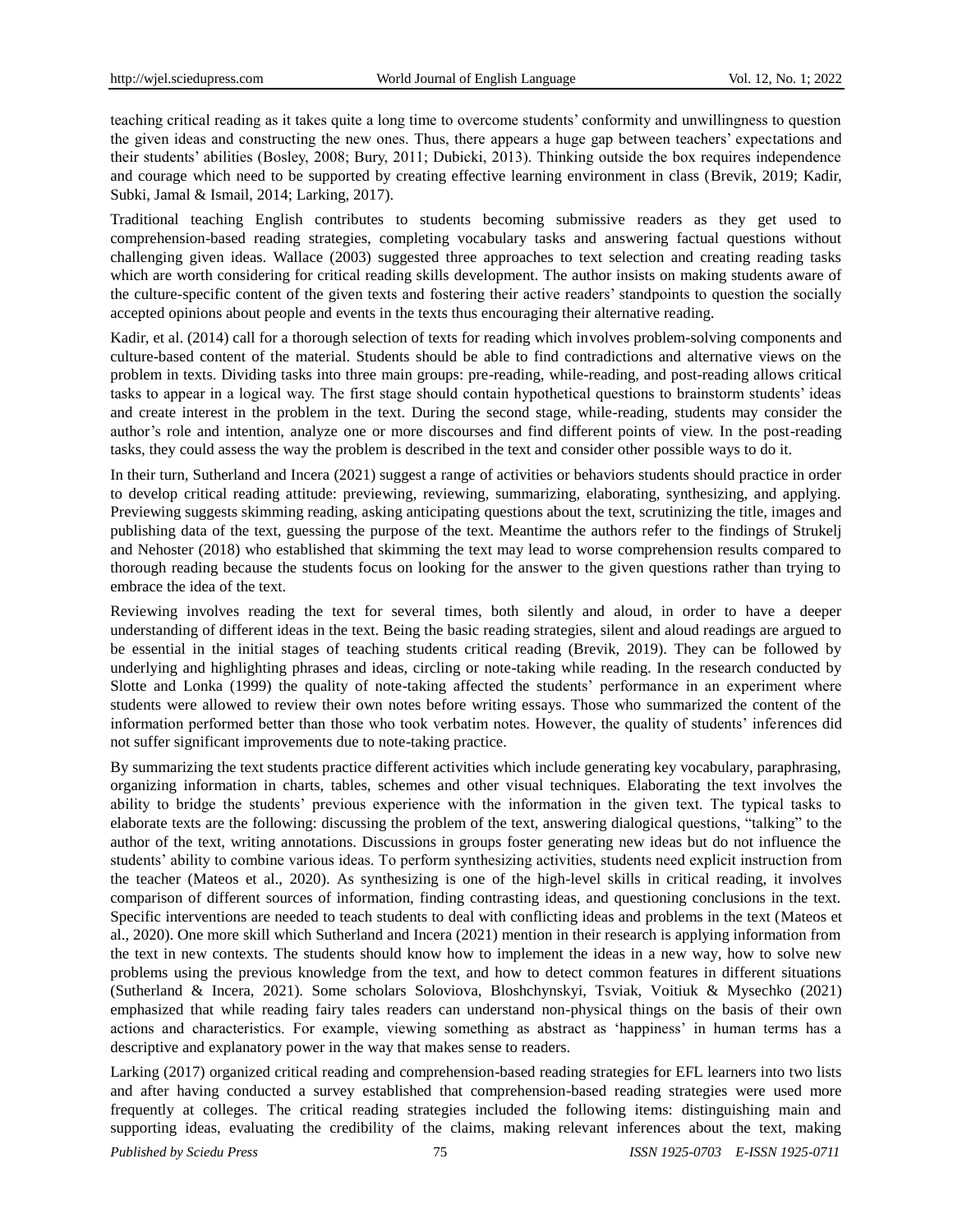judgments about how the text is argued, questioning the author"s assumptions, deciding how to use the text for the students" own study, identifying rhetorical devices, identifying power relations, evaluating the quality of the text, and distinguishing between fact and opinion. The strategies aimed at constructing ideas rather than criticism involved the following items: previewing a text, scanning a text for specific information, recognizing topics in the text, locating topic sentences, guessing the meaning of unknown words from the context, skimming a text for the gist of the text, paraphrasing parts of a text in other words, reading faster by reading phrases rather that separate words, rereading a text for deeper comprehension, understanding the relationship of ideas by recognizing the structure of a text.

Some researchers consider that undergraduate students are not reading as many books, newspapers, and magazines as they used to before. However, their reading preferences have shifted to reading blogs, posts, e-news which leads to a problem of quality reading. Most information the students "consume" is low-quality messages and texts written by non-professional writers, journalists willing to draw the readers" attention by any means, and anyone who wants to express their views. Thus, these texts contain a lot of grammar and lexical mistakes, their syntactic structure is incorrect, and they are overloaded with colloquial language. Being too simplified in vocabulary and grammar, abundant in bright images and animation, these texts do not foster thorough comprehension, that is why we can call the process of receiving information "consuming" rather than reading it. (Cullinan, 2000; Hoeft, 2012).

Main discrepancies between a commonly accepted idea of the importance of critical reading skills and the reality where students are still lacking them lie in the poor instruction from teachers and occasional interventions aimed at developing certain critical reading skills without applying a holistic approach (Afanasieva, Fedotova & Smirnova, 2020; Larking, 2017).

As critical reading skills are relevant not only for the mother tongue but also for reading in English as a foreign language, it is suggested that there is a necessity to develop them even in a low-intermediate EFL class. Thus, the purpose of this study is to define a range of critical reading elements the low intermediate EFL students can demonstrate within three months of critical reading instruction. The main tasks were the following: 1) to define the students" understanding of the role of critical reading for learning and critical reading skills for successful academic performance; 2) to conduct the experiment on the students' ability of critical reading before and after the intervention; 3) to compare the number of critical elements in the written text commentaries in the control and experimental groups before and after the intervention.

## **2. Method.**

*Participants.* The survey involved 48 first-year Choreography students: 7 males (15%) and 41 females (85%) in Borys Grinchenko Kyiv University and covered March-May 2021 period. The students" background information included their age, gender and experience in learning English. The majority of students were 18 years old (65%) and the rest of them 17 years old (35%). Most students" background in learning English was over 10 years (87%), with the rest of respondents having 6-10 years of experience (13%). The participants" level of English was defined on completion of the on-line General English Test from Cambridge Assessment English site. 89% of students were assessed as low-intermediate and 11% as intermediate learners.

Research Ethics. The authors state no conflict of interest.

*Materials.* The research involved three main instruments: 1) the students' written responses on their understanding of the role of critical reading for learning, 2) the questionnaire adapted from the surveys by Afanasieva et al. (2020) and Gorzycki, Howard, Allen, Desa & Rosegard (2015) in order to identify the importance of critical reading skills for successful academic performance at university, and 3) the students written commentaries on the texts before and after the intervention.

*Procedure.* The first stage of the survey consisted of the students' assessment of the role of critical reading for learning. They had to write their answers to the questions: 1) "What is critical reading?" and 2) "What is the role of critical reading skills in the learning process?" The purpose of the task was to find out how the students understood the meaning of critical reading and what they thought of the practical use of critical reading skills for their learning performance. The survey was conducted in class time and had a 100 per cent return rate. The participants were allowed to respond in either English or Ukrainian to put them at ease.

The task lasted 20 minutes and the majority of students chose to respond in Ukrainian. Their responses were collected for a qualitative data analysis based on the grounded theory with an application of an inductive approach. After a detailed and thorough revision several codes concerning the idea of critical reading and the role of critical reading skills in the learning process were identified. To prove the validity of the study the panel of three experts and associate professors selected from university teachers of English were involved to review the codes and after a series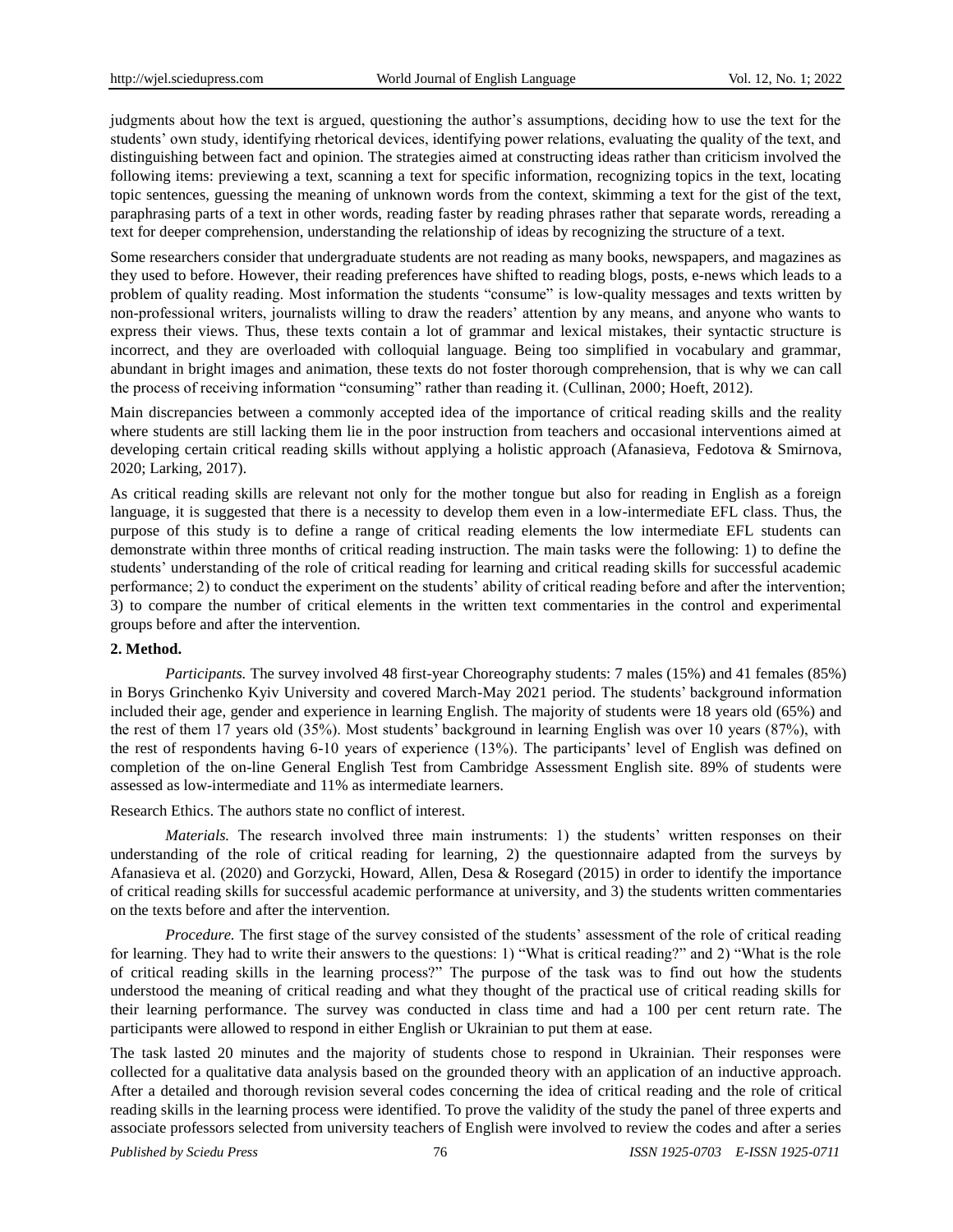of discussions the codes were organized in order to generate the themes for the first and the second questions.

At the following stage the students were asked to complete a questionnaire on their self-assessment of their critical reading skills. The questionnaire consisted of 7 statements which the students had to agree or disagree with according to a 5-point Likert-type scale by putting 5 in case they strongly agreed,  $4$  – partly agreed,  $3$  – equally agreed and disagreed, 2 – partly disagreed and 1 – strongly disagreed. The data were analysed using the SPSS program and the scale demonstrated the level of agreement and disagreement with the items in the questionnaire and interpreted according to the following criteria designed by the authors of this survey: 3.5 – 5.0 mean high degree of confidence,  $2.0 - 3.4$  – moderate degree, and  $0 - 1.9$  – low degree of the students' confidence in their critical reading skills. The survey was administered in English at the class of English with the test administrator present to help with difficulties in understanding the items. The participants were given 15 minutes to complete the test.

The third stage of the experiment aimed at defining the type of critical reading skills the students were able to apply while reading texts. The participants were divided into two groups: control (23 students) and experimental (25 students), and given a text in English to comment upon while reading. The text dealt with advantages of living in the city and was structured as 10 numbered paragraphs which the students had to write commentaries upon each paragraph. The choice of the task was justified by the findings about writing notes and commentaries to the text as one of the most effective tasks to develop critical reading skills (Tomitch, 2000; Khamkhong, 2018; Rohmad, 2018). In addition, this task gave the students certain freedom in their responses, and thus, it did not affect their opinions. The responses were assessed by the following criteria: 1) critical reading elements, 2) the students' opinions agreeing and disagreeing with the author of the text, and 3) irrelevant ideas the students gave while completing this task. The amount of statements meeting these criteria was counted in each commentary.

The critical reading elements the students' responses were expected to contain involved: 1) expressing judgments, 2) providing supporting claims, 3) providing different points of view on the problem, 4) asking the author dialogical questions, and 5) analysing the text. Separately there were counted a number of agreements and disagreements with the author of the text which the students expressed in their commentaries. The purpose of this survey was to reveal if the students preferred having a conformity standpoint and agreed with the suggested opinion in the text rather than presenting their own and defending its reasons. Conformity is considered an easy way to avoid creating one"s own opinion so its presence in the commentaries would prove the students" inability or unwillingness to think critically. The presence of irrelevant information, such as too abstract statements and statements distracted from the main idea would show that the participants are unaware of what critical reading skills represent.

After receiving the results of the first commentaries, the instructor introduced a specially designed critical reading training into the traditional course of English for the experimental group and lasted for three months. The instruction program included several critical reading strategies from M. Larking"s survey and adapted to meet the low-intermediate students' abilities (Larking, 2017). The students learned how to define the main idea of the text, find the supporting claims, state the purpose of the text and predict the intentions of the author. Special attention was paid to the dialogical interaction with the text where the participants practiced asking clarifying questions, questions-doubts, anticipating and practical questions. The total amount of texts which were used to form critical reading skills was 14 and covered the topics according to the syllabus: the city life, shopping, arts, work and study, and learning foreign languages.

The control group did not receive any additional instruction for forming critical reading skills. Its students completed traditional reading tasks on vocabulary and general text comprehension which involved fact questions, true/false questions, and tasks to explain the meaning of some words in the texts.

At the final stage of the experiment the students of both groups received a final text about the English language and the ways to learn it to comment upon. The purpose of this task was to see the expected difference between commentaries of students in both groups in terms of containing critical reading elements.

## **3. Results**

*The qualitative analysis results.* This section contains the students" assessment of the role of critical reading for learning. Three themes were generated for the first question: "criticism", "thorough reading", and "thoughtful reading" and three themes for the second one: 'to disagree', 'to evaluate', and 'to foster consideration' (Table 1).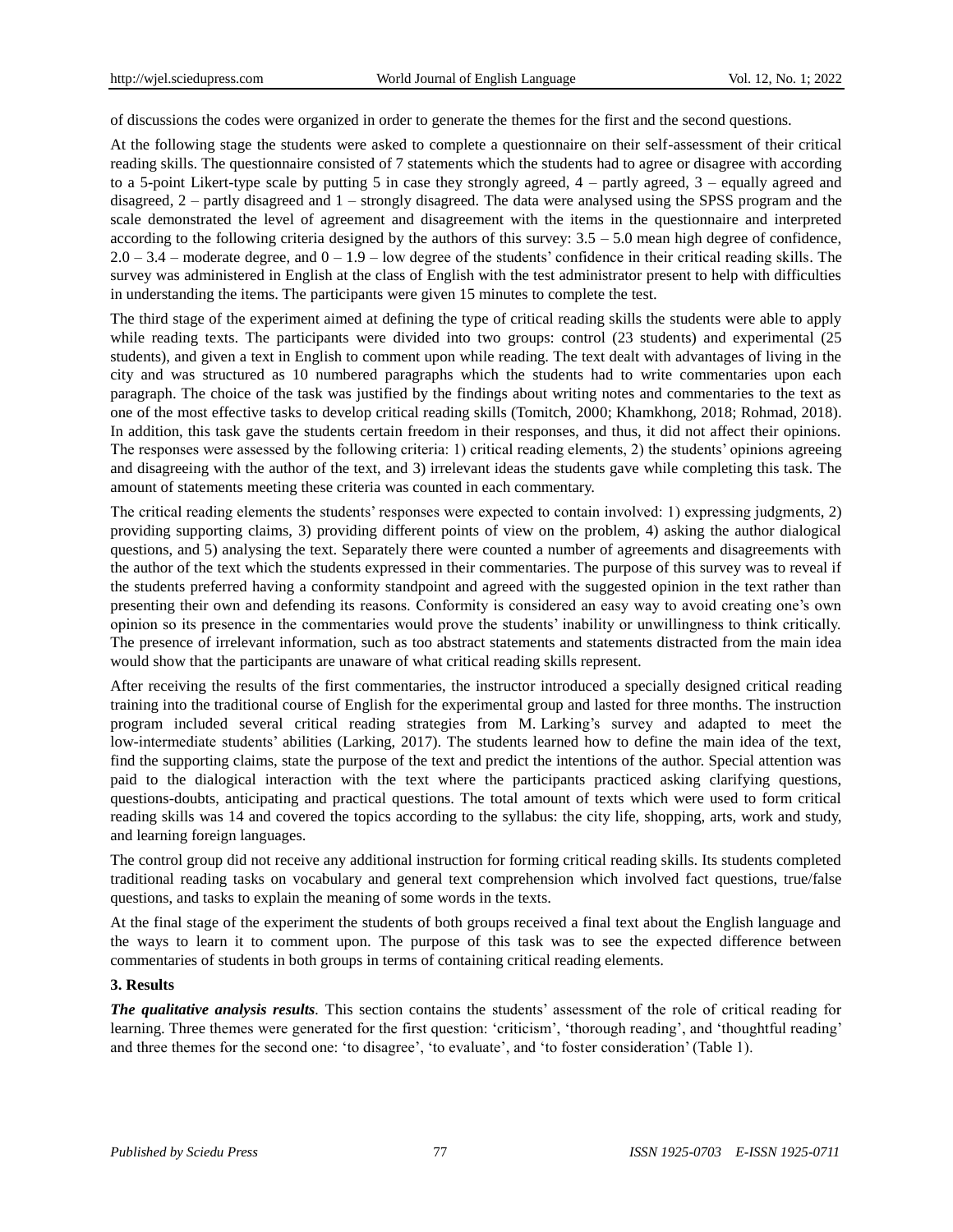| <b>Themes and Codes</b>                  |                                       |                                          |  |  |  |  |  |
|------------------------------------------|---------------------------------------|------------------------------------------|--|--|--|--|--|
| Criticism (31)                           | Thorough reading (19)                 | Thoughtful reading (12)                  |  |  |  |  |  |
| Criticism of the author's ideas (19)     | Finding answers to the questions (11) | Establishing the author's intention (6)  |  |  |  |  |  |
| Disagreement with the author's ideas (9) | Finding details in the text $(3)$     | Establishing the main idea of the text   |  |  |  |  |  |
|                                          |                                       | (2)                                      |  |  |  |  |  |
| Finding mistakes and wrong statements    | Finding opposite viewpoints (3)       | Thinking while reading (2)               |  |  |  |  |  |
| (3)                                      |                                       |                                          |  |  |  |  |  |
|                                          | Working on the text $(2)$             | Discussing the problem of the text $(2)$ |  |  |  |  |  |

## Table 1. Themes and codes for the meaning of critical reading

*Criticism*. Most students believed that critical reading implied criticizing in the sense of disagreeing with the given opinion or the act in the text. They associated criticism with finding weak points in the author"s standpoint ("Critical reading means finding what the author said incorrectly"). The students were inclined to find the wrong statements in the text rather than develop a dialogical communication with the author ("Critical reading intends to criticize the author, disagree with his or her ideas and find counter-arguments"). The desire to challenge the given facts in the text transformed in the learners" minds into the desire to correct and contradict the author of the text ("The idea of critical reading is to find mistakes and wrong information in the text, correct them and give the right opinion to the problem").

*Thorough reading*. Some participants viewed critical reading as detailed thorough reading and elaboration of the text. Traditional strategies of dealing with texts and doing reading tests developed in students a habit of looking for answers to the questions or scanning the text for specific details. They dwelled on the idea of "reading to find and remember all the necessary details in order to answer the questions to the text". A small part of learners argued that critical reading aimed at finding opposing viewpoints ("It means reading thoroughly and finding opposite opinions") but no one explained the reason of looking for them. A few students thought that reading critically involved thorough research for grammar and key vocabulary necessary to complete the following lexical tasks ("Critical reading means working on the text and translate it in order to be able to do the after-reading tasks").

*Thoughtful reading*. A small number of participants were of the opinion that critical reading involved thinking while reading and taking into account the author"s presence in the text ("Every text is written by the author who wanted to believe him or her. So critical reading means establishing that author's purpose and intentions"). Some students mentioned studying the text to define its main idea and supporting arguments ("If reading the text is critical, it means careful and thoughtful reading in order to state its main idea and be able to support it with facts and statements form the text"). Two students called critical reading "thinking while reading" and other two students suggested "being able to conduct discussions upon the problem in the text".

The results of the content analysis of the students" answers to the second question ("What is the role of critical reading skills in the learning process?") are shown in Table 2.

|                                          | <b>Themes and Codes</b>                |                                                           |
|------------------------------------------|----------------------------------------|-----------------------------------------------------------|
| To disagree (41)                         | To evaluate (27)                       | To foster consideration (13)                              |
| To criticize the given opinion (21)      | To be able to evaluate ideas (12)      | To make students reconsider the ideas                     |
|                                          |                                        | (10)                                                      |
| To disagree with the given opinion (15)  | To find relative facts (11)            | To make students think before making<br>suggestions $(3)$ |
| To find information to disagree with (5) | To determine important information (4) |                                                           |

Table 2. Themes and codes for the role of critical reading skills in the learning process

*To disagree*. As seen from Table 2 the participants mainly associate critical skills with the ability to contradict and disagree with the given opinion. They clearly state that "students have to develop critical reading skills in order to criticize the opinion in the text and find arguments to persuade others in a different idea". Criticism is interpreted as finding disadvantages in the given text and defending the opposite opinion ("I think that critical reading skills can help me find the right way to contradict the writer"s opinion", "the role of these skills is to check the facts and find the incorrect ones"). Thus, the main focus was given to looking for misleading or wrong ideas with their compulsory refutation.

*To evaluate*. Some students considered critical reading skills as abilities to assess and evaluate viewpoints and facts ("I can use my critical reading skills to compare the facts in the text and evaluate their importance"). Others interpret them as abilities to define relative and important facts ("I can use my critical skills to differentiate important and relative information from irrelevant one and to be able to work with the text", "One of the tasks the teachers give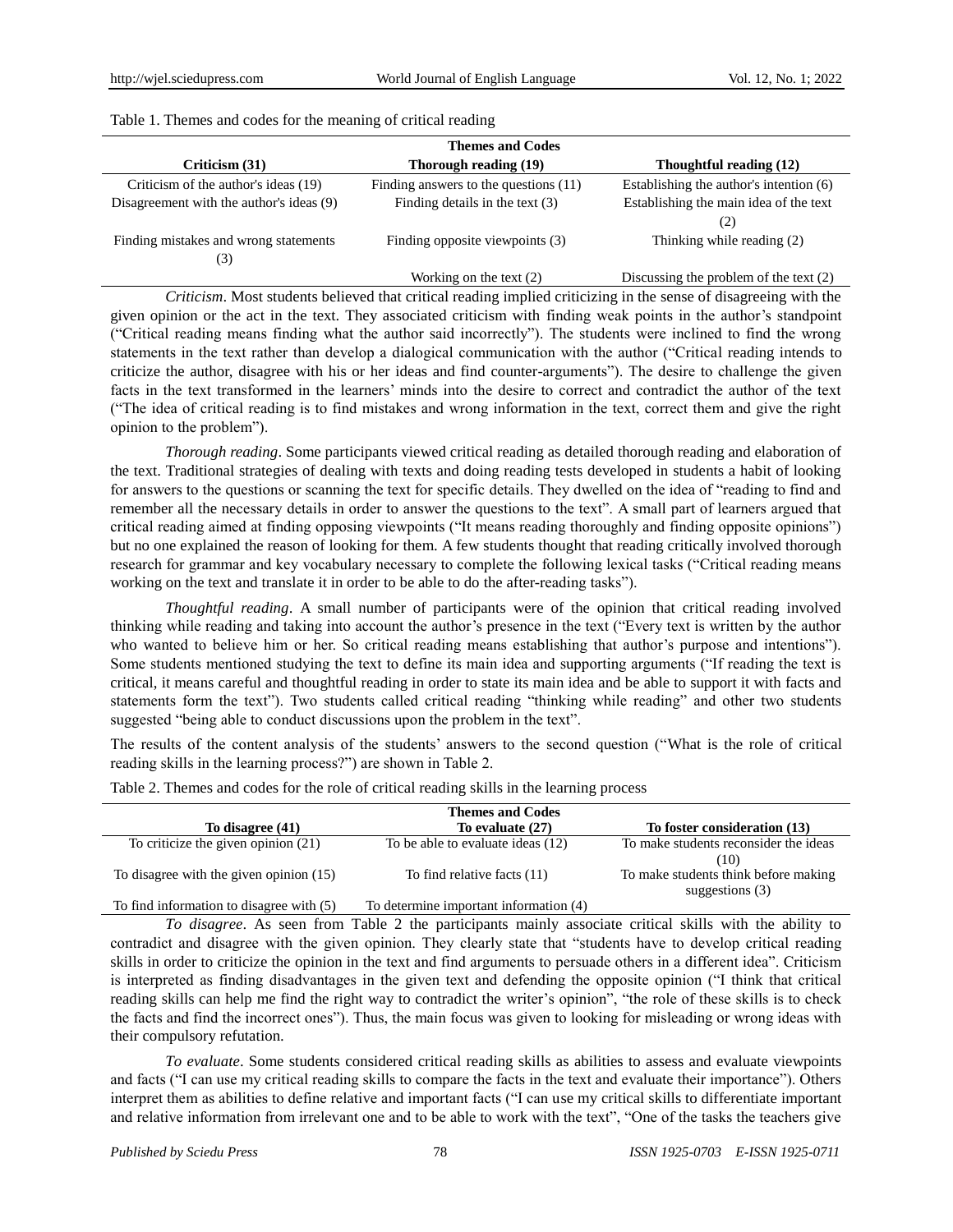us is to write a plan or a summary of the text. So critical reading skills will help us to determine important information and complete these tasks").

*To foster consideration*. 13 students decided that critical reading skills encourage thorough consideration on the problem in the text with the possibility to change their mind ("Sometimes one reading does not give the true picture of the problem in the text. Students have to read the text again and try to think about the situation, take into account all the factors and maybe they will change their first opinion"). The participants of the survey believed that their thinking process caused by a critical way of reading texts could make the following discussion more effective and justified ("Before making any suggestions and conclusions you need to think about the problem in the text from different points of view. If you read the text critically, you notice all the necessary facts and can explain the reasons and motives of the problem, so you can discuss the text with your partner efficiently").

*A self-assessment survey results*. The survey attempted to examine how confident the participants were in possessing critical reading skills and what role they assume to these skills for the successful academic performance. The results of the Likert-type questionnaire are shown in Table 3.

| $N_2$ | <b>Items</b>                                                                                    | N  | Mean | <b>SD</b> | <b>Rating of</b><br>confidence<br>level |
|-------|-------------------------------------------------------------------------------------------------|----|------|-----------|-----------------------------------------|
|       | I fully understand what critical reading is.                                                    | 48 | 4,0  |           | High                                    |
| 2     | I have strong critical reading skills.                                                          | 48 | 2,6  | 1,6       | Moderate                                |
| 3     | I use critical reading strategies in my everyday learning.                                      | 48 | 3,0  | 1,3       | Moderate                                |
| 4     | I believe that critical reading strategies can make my<br>learning at the university efficient. | 48 | 2.9  | 0.5       | Moderate                                |
| .5    | My teachers consistently and explicitly teach students<br>how to read critically.               | 48 | 2,8  | 1,2       | Moderate                                |
| 6     | Students can learn what they need to learn without using<br>their critical reading skills.      | 48 | 3,2  | 1,3       | Moderate                                |
|       | I would appreciate it if instructors teach us critical<br>reading skills.                       | 48 | 3,4  | 1,4       | Moderate                                |

Table 3. A survey of students' self-assessment of their critical reading skills

The students" responses to Item 1 (I fully understand what critical reading is) showed a high level their confidence with the average mean 4,0, while responses to other statements had moderate means with the last Item 7 (I would appreciate it if instructors teach us critical reading skills) results bordering with high level of confidence (3,4).

At the third stage of the experiment the students divided into two groups – control and experimental – commented upon the given text in writing. The results are shown in Table 4.

Table 4. The students' commentaries contents before the critical reading instruction

|                       | <b>Critical reading elements</b> |                   |                          |                      |                      | <b>Agreement</b> |              | <b>Irrelevant</b> |  |
|-----------------------|----------------------------------|-------------------|--------------------------|----------------------|----------------------|------------------|--------------|-------------------|--|
|                       | Judgments                        | Supporting claims | Different points of view | Dialogical questions | Analysis of the text | Agreement        | Disagreement | information       |  |
| Control group         | 17                               | 8                 | 5                        | 2                    | $\overline{2}$       | 58               | 13           | 21                |  |
| Experimental<br>group | 11                               | 9                 | 6                        | $\mathbf{1}$         | 1                    | 54               | 14           | 24                |  |

As it can be seen from the results, both groups of participants preferred to agree with the author (58 statements of agreement in the control group and 54 statements of agreement in the experimental group). Taking into account the fact that the text dealt with 10 advantages of living in the big city and the students were expected to comment upon each of them 8% of written works contained from 0 to 3 commentaries. The majority of students' statements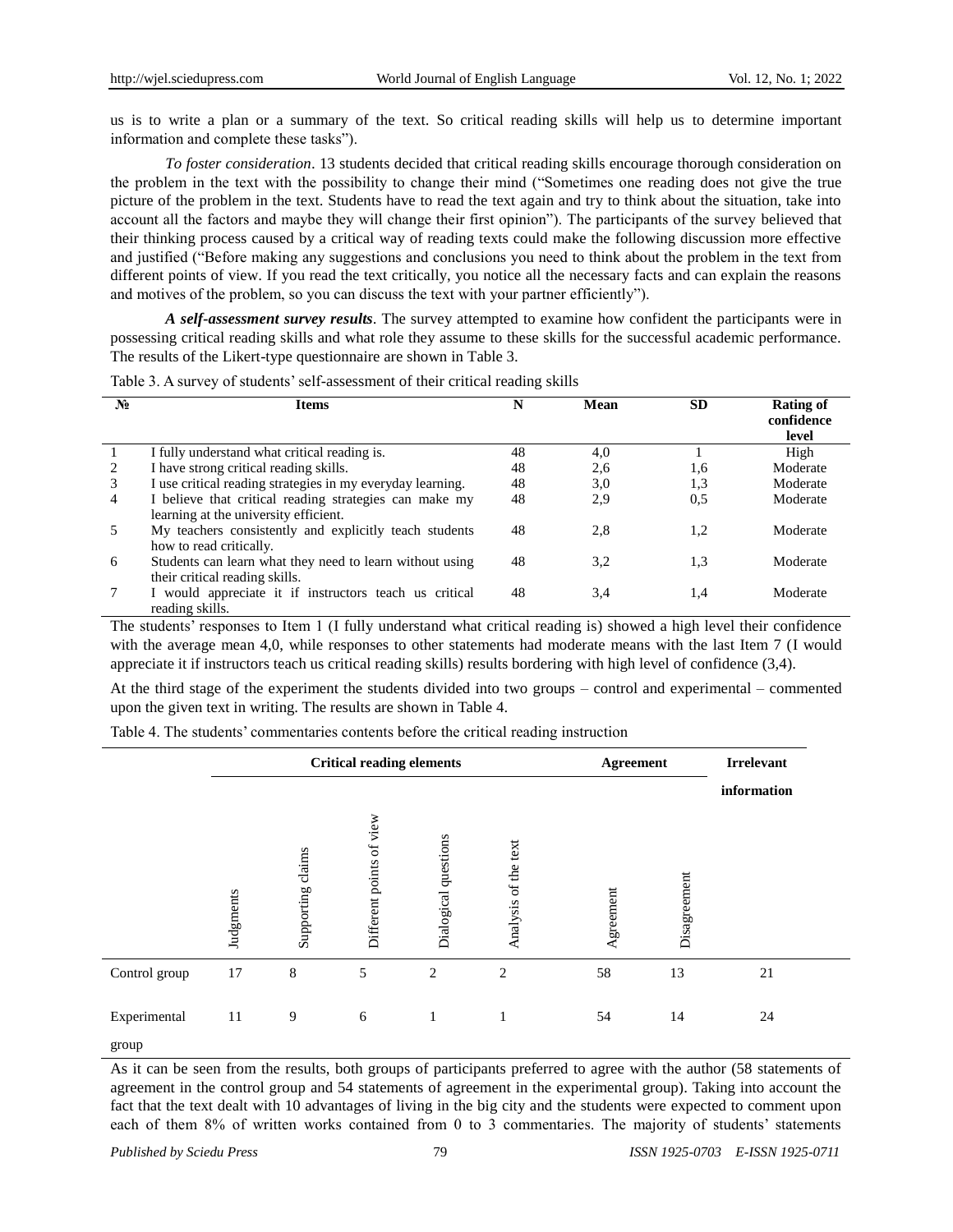contained consent without any supporting claims ("Yes, I completely agree that there are many places in the city where you can have a good time", "I agree with every word in this text"). Occasionally students expressed their own judgments but still lacked any reasons to explain their opinions ("Yes it's cool, but I think it can be dangerous", "Sometimes people underestimate the subway"). Some students got distracted from the problem in the text and used the given space for commentaries as the place for the translation of difficult words or wrote about their own experience which led them away from the issue under the discussion ("This text is also true. For example, I have lived all my life in a big city and have not tried everything during this time, but to be honest, I am not very interested in being here, and there is no motivation to do something"). Such responses were considered as irrelevant information and appeared in both control and experimental groups commentaries (21 and 24 answers respectively). The least popular activity appeared to ask dialogical questions (2 in the control group and 1 in the experimental group).

After the three-month period of critical reading instruction which involved 14 texts the students of both groups were given the final task to comment upon the text about the ways to learn English. The text consisted of 5 numbered paragraphs which the participants were expected to read critically and write their commentaries on. The results of the final task are shown in Table 5.

|                       | <b>Critical reading elements</b> |                   |                          |                      |                      | <b>Agreement</b> |              | <b>Irrelevant</b> |  |
|-----------------------|----------------------------------|-------------------|--------------------------|----------------------|----------------------|------------------|--------------|-------------------|--|
|                       | Judgments                        | Supporting claims | Different points of view | Dialogical questions | Analysis of the text | Agreement        | Disagreement | information       |  |
| Control group         | $20\,$                           | $\tau$            | 4                        | $\mathbf{0}$         | $\overline{c}$       | 52               | 10           | $18\,$            |  |
| Experimental<br>group | 27                               | 24                | 13                       | 2                    | 3                    | 33               | 35           | 12                |  |

Table 5. The students' commentaries contents after the critical reading instruction

The results of the survey proved that critical reading instruction significantly changed the experimental group students' critical attitude to the texts and created the gap between the ways the students from both groups approached reading information. The students expressed their judgments on the problem of the text but the experimental group participants supported their opinion with arguments (24 statements) ("The fear of mistakes can stop many people from learning something new. However, I"m convinced that everyone can always find a training format that will reveal the abilities and will be comfortable and useful special for you. You can practice in a group, with a tutor or online-choose your way and forget about fears") while most students from the control group chose to state the idea without any justification or support ("For me, thinking in English is the most difficult, it is still difficult for me to understand how it is, but I hope that with constant practice I will be able to learn"). Only 7 statements of supporting claims were found in the control group students" works. The students from the experimental group presented different points of view 13 times while the students from the control group managed to find them only 4 times. Dialogical questions which could show the participants" thinking process were mentioned only twice in the experimental group ("Certainly these are the general advantages of knowing foreign languages. However, I think, that it"s more effective for everyone to form their own list of language learning benefits. It's really important to honestly answer the question "Why should I do this? What do I want to achieve?"), but no one in the control group chose to ask them. The analysis of the text was present 2 times in the control group students" works and 3 times in the experimental group works. Meantime the findings demonstrated the rise in the amount of disagreements the experimental group students expressed (35) compared to agreements (33). The majority of students tried to explain their choice ("Thinking in English is a very strange idea. How can you think in another language when you just started learning it? Thinking about English – yes. But thinking in English is only possible when you know this language perfectly"). The control group students preferred to agree with the given statements in the text both with and without explaining their opinion ("I completely agree with this opinion! Making mistakes is normal. Now my level of English is not very good. I often say words incorrectly. And this is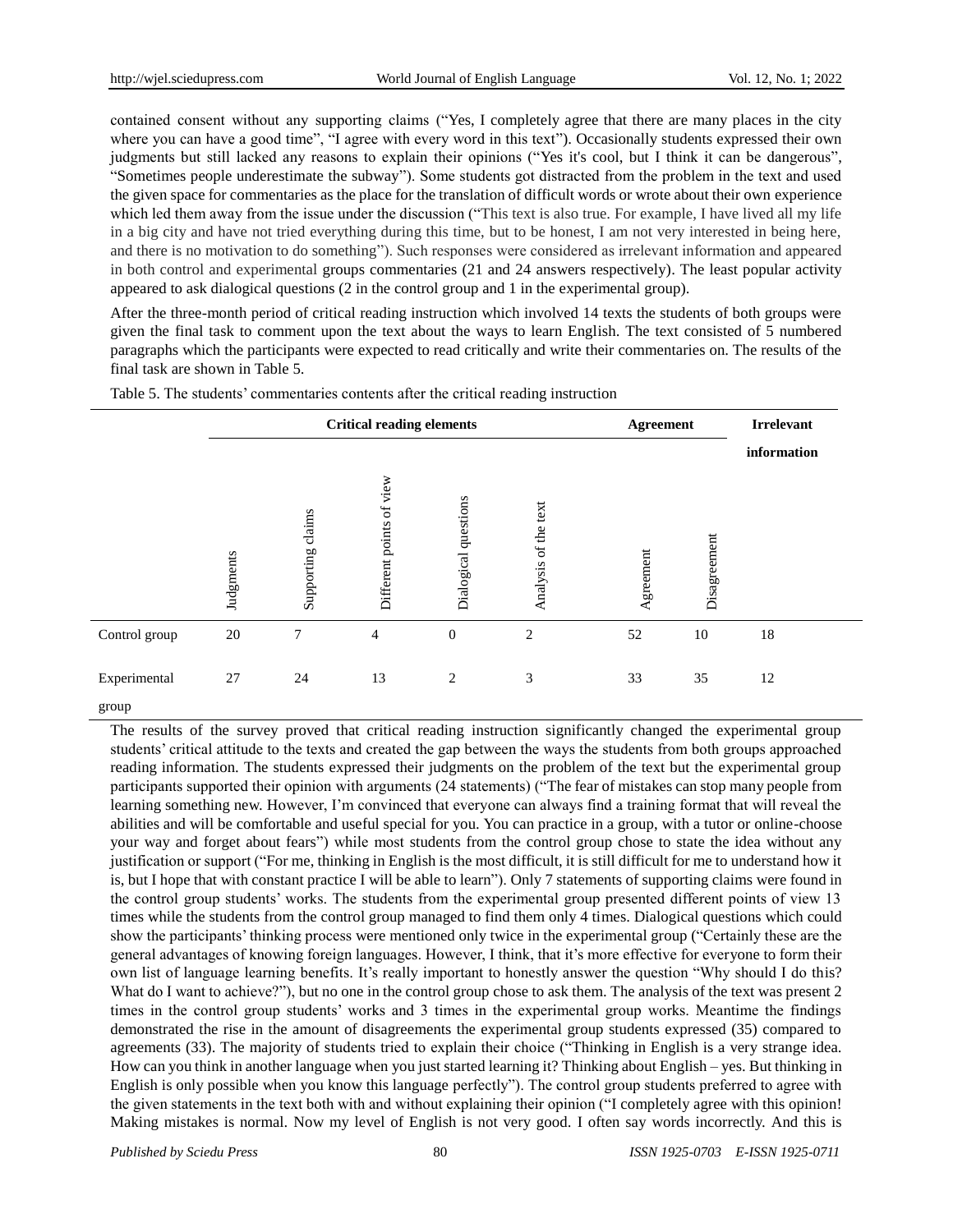normal, because I study. I believe that if you do not make mistakes, you will not develop. Mistakes are part of the learning process to help you become better", "I totally agree with that, you should always be motivated"). The number of irrelevant items was still high in both groups (18 in the control group and 12 in the experimental one). Some commentaries looked too generalized and abstract ("Motivation is one of the main aspects in any field of activity. If you do not have motivation, then you will not be able to do anything efficiently") or too categorical ("Only mistakes really teach and provide a useful experience").

## **4. Discussion**

The findings of the survey proved the dominance of comprehension rather than critical literacy in most students' works which goes in line with Larking's survey (2017). The main idea of critical reading which the participants reported was criticism and the students saw the role of critical reading skills in challenging and disagreeing with the author of the given opinion in the text.

The participants considered themselves quite competent in critical reading but they were not able to see the practical use of applying these skills so they believed that they could succeed without them. The moderate level of confidence the students demonstrated concerning the effectiveness of their critical reading skills for the successful academic performance and supported by the idea that students could learn what they needed to learn without using their critical reading skills was inconsistent with their initial claim to understand the meaning of critical reading. In their first commentaries, the students demonstrated the lack of basic critical reading elements and repeatedly returned to expressing agreements with the author as the way to avoid making their own judgments. In cases of disagreeing with the given viewpoints, most participants did not provide any reasons or explanations to support their opinions. In addition, their commentaries frequently contained irrelevant or generalized information which proved the students" inability to act as critical readers. After the period of special instruction, the expected difference in the students" manner of reading was noticed in the results of a final commentary. The students of the experimental group demonstrated more critical engagement, such as making judgments, supporting their viewpoints and finding different and often contradicting opinions in the text while the control group students' works were still lacking these elements. The experimental group students started to disagree with the author more often which showed their readiness to create their own vision of the problem, analyzing it and suggesting reasons to prove new ideas. Nevertheless, irrelevant, too abstract statements and statements distracted from the main idea still remained widely present in students" commentaries of both groups which reflected the necessity of a longer period of training in order to obtain more sustainable results in forming critical reading skills.

## **5. Conclusion**

Assuming that critical literacy is essential for advanced EFL college students to deal with fake and misleading information, it is argued that low-level learners of English also need to get acquainted with the basics of critical reading from the first years of their tertiary education or even earlier, in their high school classes. More explicit instruction from the lecturer can facilitate the transition from comprehension-based reading attitudes to critical reading students" behavior. Introducing critical reading instruction for low intermediate EFL class fosters students to construct ideas rather than consuming big amount of information. The results of the survey showed that although it is essential for more advanced proficiency EFL students to engender their critical literacy, low intermediate students also demonstrated their ability to develop a critical approach to different literary sources. The amount of irrelevant ideas still present in the students' written works proved the necessity for further critical reading interventions. Critical reading instruction must be designed thoroughly and implemented in last high school or first university years of studies with a gradual transition from a comprehension focus to a more interactive model to ensure forming students" minds to become independent critical readers. This study results indicate the need for longitudinal research to follow up on the dynamics and effects of forming critical reading skills on students" becoming independent critical readers and thinkers.

# **References**

- Afanasieva, O., Fedotova, M., & Smirnova, M. (2020). Coherence of critical reading skills and teacher training development. *Revista Espacios, 41*(46), 92-101. https://doi.org/10.48082/espacios-a20v41n46p09
- Bosley, L. (2008). "I don"t teach reading": Critical reading instruction in composition courses. *Literacy Research and Instruction*, *47*(4), 285-308. https://doi.org/10.1080/19388070802332861
- Brevik, L. M. (2019). Explicit reading strategy instruction or daily use of strategies? Studying the teaching of reading comprehension through naturalistic classroom observation in English L2. *Reading and Writing, 32*(9)*,* 2281-2310. https://doi.org/10.1007/s11145-019-09951-w